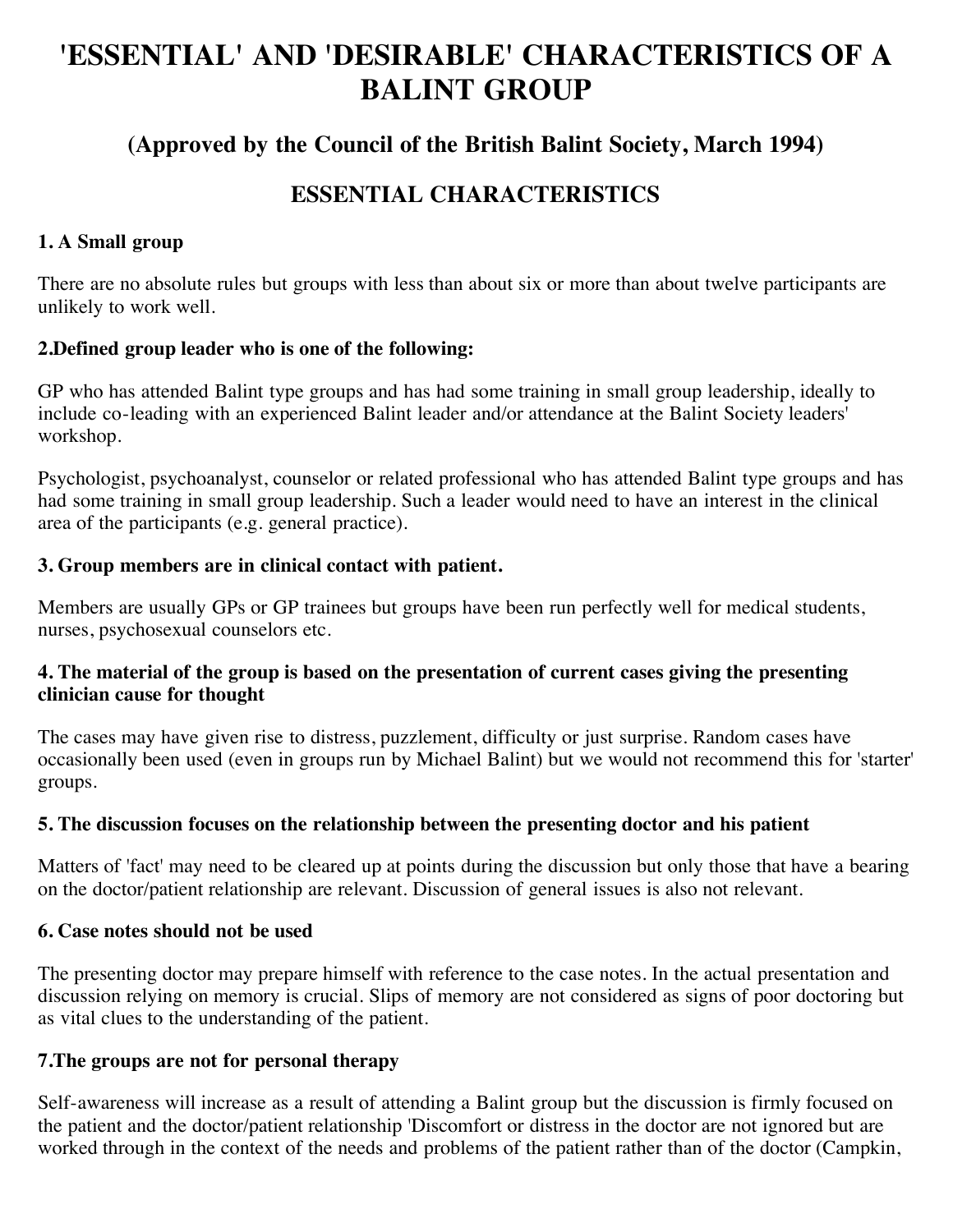1986).

# **8. Standard rules for small group working apply**

Confidentiality, honesty, ownership, respect for other group members etc. are essential. Group members should be arranged in a circle, preferably on chairs of similar size. Each group session should normally last between one and two hours. Usually the discussion of each new case lasts between half an hour and an hour.

### **9. The purpose of the group is to increase understanding of the patient's problems, not to find solutions (Paraphrased from Campkin, 1986)**

Participants are therefore encouraged to speculate as to how they see what might be going on. Questions are discouraged., Advice is discouraged even more.

## **10. The leader takes ultimate responsibility for trying to ensure mat the group functions as described above**

Group members should also have a responsibility (see 8 above). The leader must above all ensure that group members, particularly the presenter, are not unduly hurt. (Some increase in anxiety on the other hand, is an almost inevitable concomitant of learning).

# **DESIRABLE CHARACTERISTICS OF A BALINT GROUP**

# **1. The group is 'ongoing**'

The original Balint groups used to meet weekly over several years. Nowadays this is usually unrealistic but a commitment to regular meetings is important. On the other hand, even a single session can be enough to taste the method and attendance at, say, a Balint Society weekend can lead to some useful learning.

# **2. The group is closed**

It is best if the group membership is unchanged for much of the time. On the other hand, in the real world of, say, GP training, carousel groups are much better than nothing.

### **3. There is a co-leader**

Joint leadership by a GP and an analytically oriented leader or by an experienced leader and a leader in training gives added value to the group.

### **4. The leader has psychoanalytical training**

Common sense suggests that a leader with a facility of understanding the unconscious is likely to help participants more effectively to understand the doctor/patient relationship. On the other hand, good small group leadership skills are probably even more important than analytical training. Experience of co-leading with an analytically oriented leader is obviously useful too.

### **5. The group does not have to include all-comers**

Ideally leader(s) should interview potential participants beforehand but groups of 'conscripted' trainees, for example, can work very well. It could be argued that those with insufficient flexibility to contribute usefully to a Balint group may have major problems with clinical practice